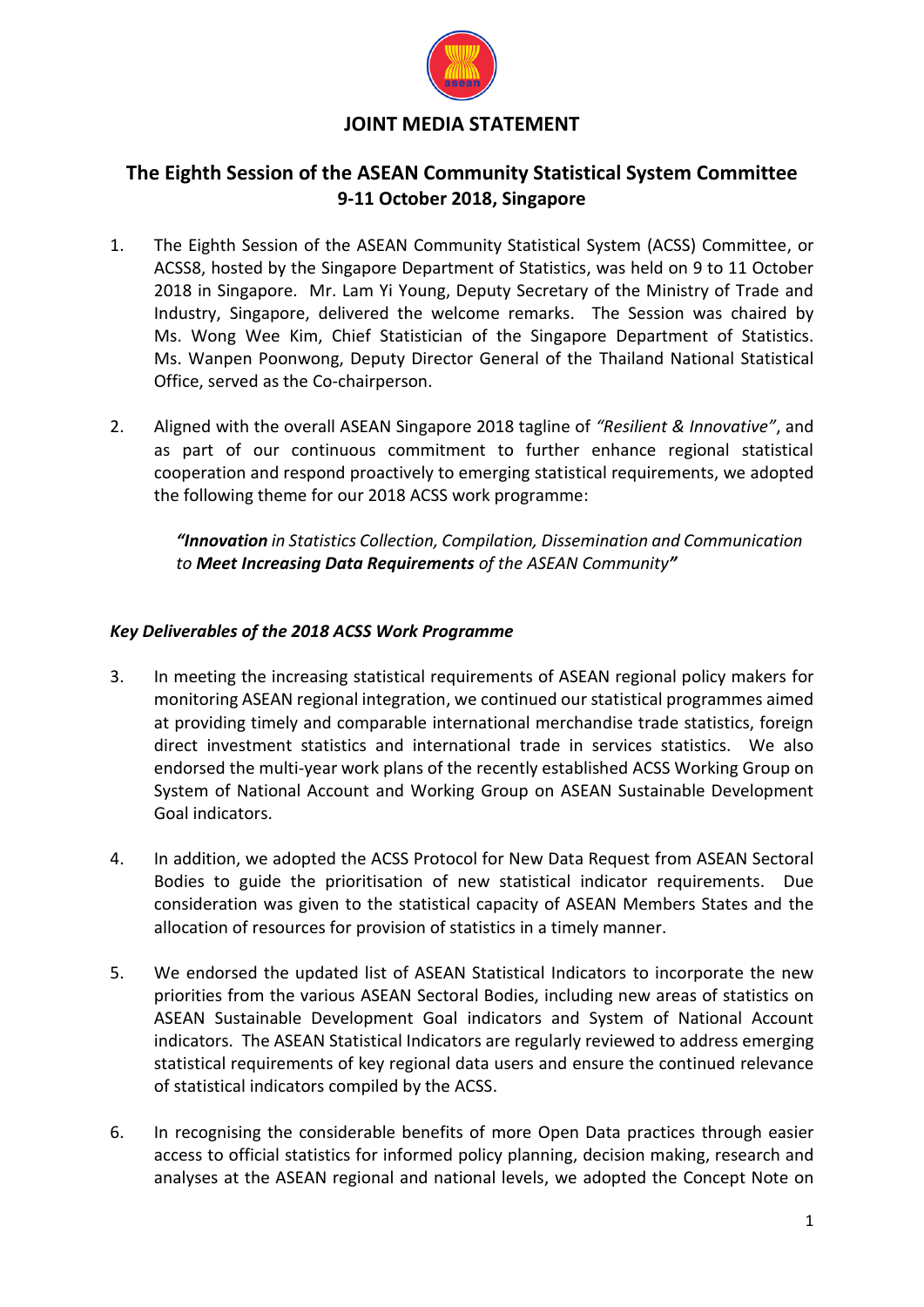

the ACSS Open Data Initiative for Statistics. The concept note will serve as a reference in implementing Open Data Initiative initially at the regional level and further assess possible implementation at the national level.

7. We noted with appreciation the development of the "ASEAN Statistical Highlights 2018" publication with good visualisations and storytelling elements to better communicate to users our key regional statistics. The special publication, for distribution at the 33<sup>rd</sup> ASEAN Summit in November 2018, will further enhance the visibility and usefulness of ASEAN statistics. We also welcomed the launching of a new ASEAN Statistics category in the SingStat Mobile Application by the Singapore Department of Statistics. Users can now access widely-used ASEAN statistics while on-the-go through the SingStat Mobile App which is available for free download on mobile devices.

#### *Key Achievements at the National Level*

- 8. We commended the efforts of the ASEAN Member States in striving to meet increasing data requirements at the national level, through the development of new indicators and the further strengthening of statistical capacity and cooperation. Recent initiatives included:
	- i) Brunei Darussalam's continued efforts to ensure efficiency of statistical processes through the National Statistical Committee focussing on optimising integration between ministries and government departments in the collection, compilation and dissemination of quality, current and timely statistics;
	- ii) Cambodia's conduct of cascading forum on the outcomes of the ACSS meetings to Cambodia National Statistical System;
	- iii) Indonesia's activities in preparation of the National Strategy for the Development of Statistics to (i) create a more efficient, effective and reliable National Statistical System involving stakeholders at the national and provincial levels, and (ii) meet the challenges of the Fourth Industrial Revolution and Sustainable Development Goals (SDGs) in Indonesia;
	- iv) Lao PDR's (i) revised statistical law to support increasing data needs for planning and policy making, (ii) newly approved strategy for Sustainable Development of National Statistical System 2016-2025 and Vision 2030, and (iii) enhanced monitoring of the National Socio-Economic Development Plans and SDGs with strong mandate given to the Lao Statistics Bureau;
	- v) Malaysia's establishment of a Technical Committee to facilitate the coordination of SDG matters at the national level, and efforts to accelerate the implementation through a) strengthening the institutional mechanisms for SDG implementation; b) conducting studies on data readiness and gap analysis; c) initiating data collection; d) reviewing achievement; and e) monitoring and reporting;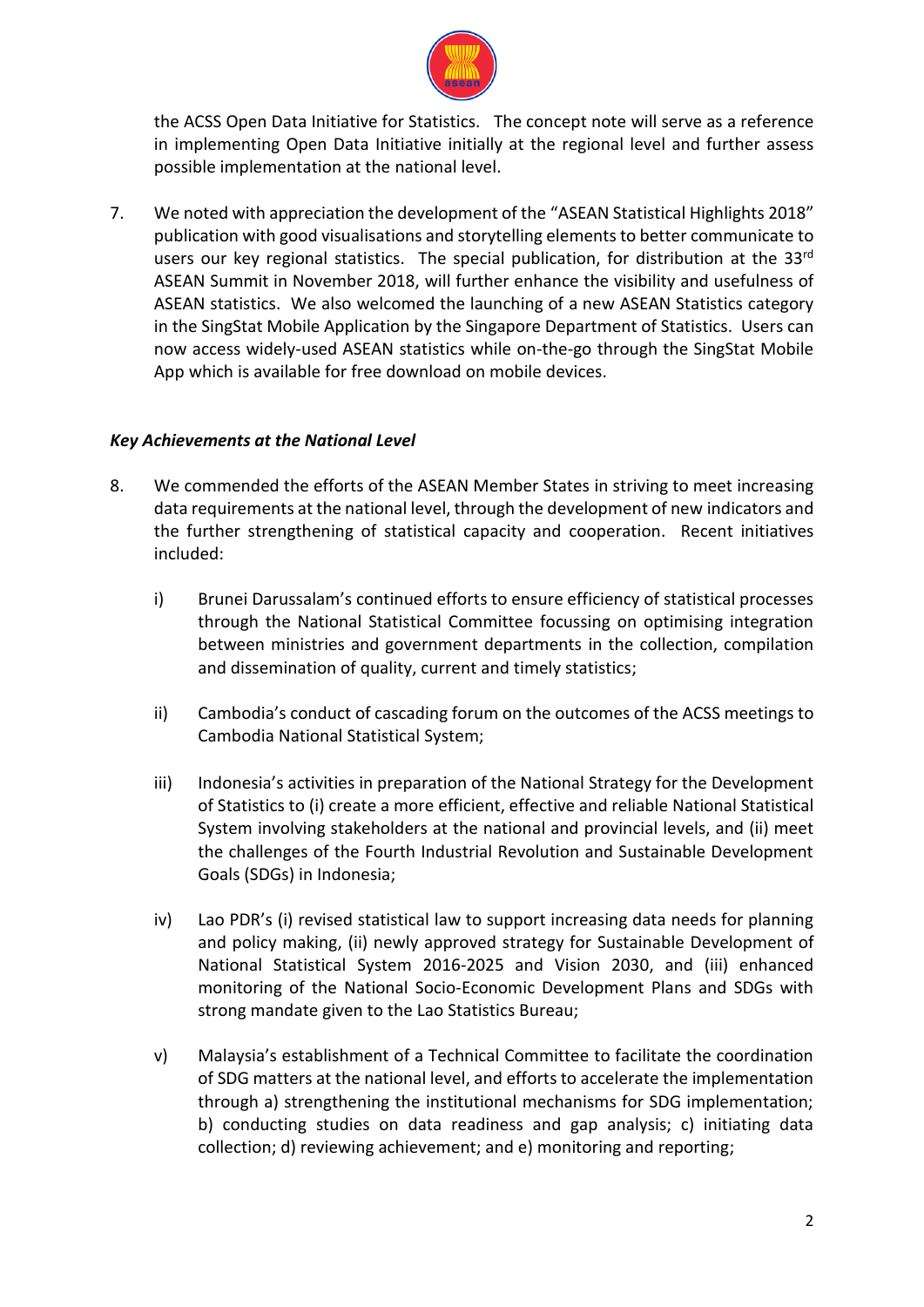

- vi) Myanmar's enforcement of the statistics law and regulations, promotion of userprovider relations and statistics literacy, improvement of statistics cooperation mechanism, implementation of the National Strategy for Development Statistics Action Plan, and development of the National Indicator Framework for Myanmar Sustainable Development Plan;
- vii) Philippines' adoption of the Philippine Statistical Development Programme 2018- 2023 which laid out (i) the priority medium term statistical development programmes, (ii) the SDG flow of information from data source to submission for global monitoring, (iii) the development of the initial list of core regional indicators for subnational monitoring and the localisation of the SDGs, and (iv) the various advocacy programmes on statistics;
- viii) Singapore's development of new indicators and more disaggregated statistics for policy studies and analyses, such as (i) proportion of online retail sales which provides useful insights on online retail activity in the digital economy; and (ii) new services components in Singapore's balance of payments and annual trade in services statistics;
- ix) Thailand's development of its first National Water Information Database to support government decision for water resources development and management planning, and successful conduct of survey on water use, drought and flood area using technology; and
- x) Viet Nam's (i) development of an ASEAN Indicator System to improve data availability, and (ii) finalisation of the Viet Nam SDG indicators as the basis for monitoring and evaluating the implementation of the Viet Nam SDGs.
- 9. We welcomed the innovations in data collection, compilation, dissemination and communication that the ASEAN Member States are considering, in preparation for their upcoming Population and Housing Census, Economic Census and Agriculture Census. In particular, we are encouraged by the adoption of register-based approach that maximises the use of administrative data, the use of Big Data such as geospatial information and mobile positioning data. We also acknowledged the efforts in providing respondents with a more positive survey experience via multi-modal data collection. We also welcomed the plans by ASEAN Member States to communicate and disseminate Census findings in an engaging manner through data visualisation.
- 10. With the adoption of the Monitoring and Evaluation System of the ACSS Strategic Plan 2016-2025 at the Seventh Session of the ACSS Committee in October 2017, the first round of the assessment was reported in 2018. We are encouraged by the preliminary self-assessment results and look forward to continued use of the tool to monitor progress in the outcomes of regional statistical cooperation. The 2018 results will form the baseline for future annual progress monitoring.
- 11. Following the establishment of the Terms of Reference for Cooperation in Statistical Information Sharing between the ACSS and the National Bureau of Statistics of the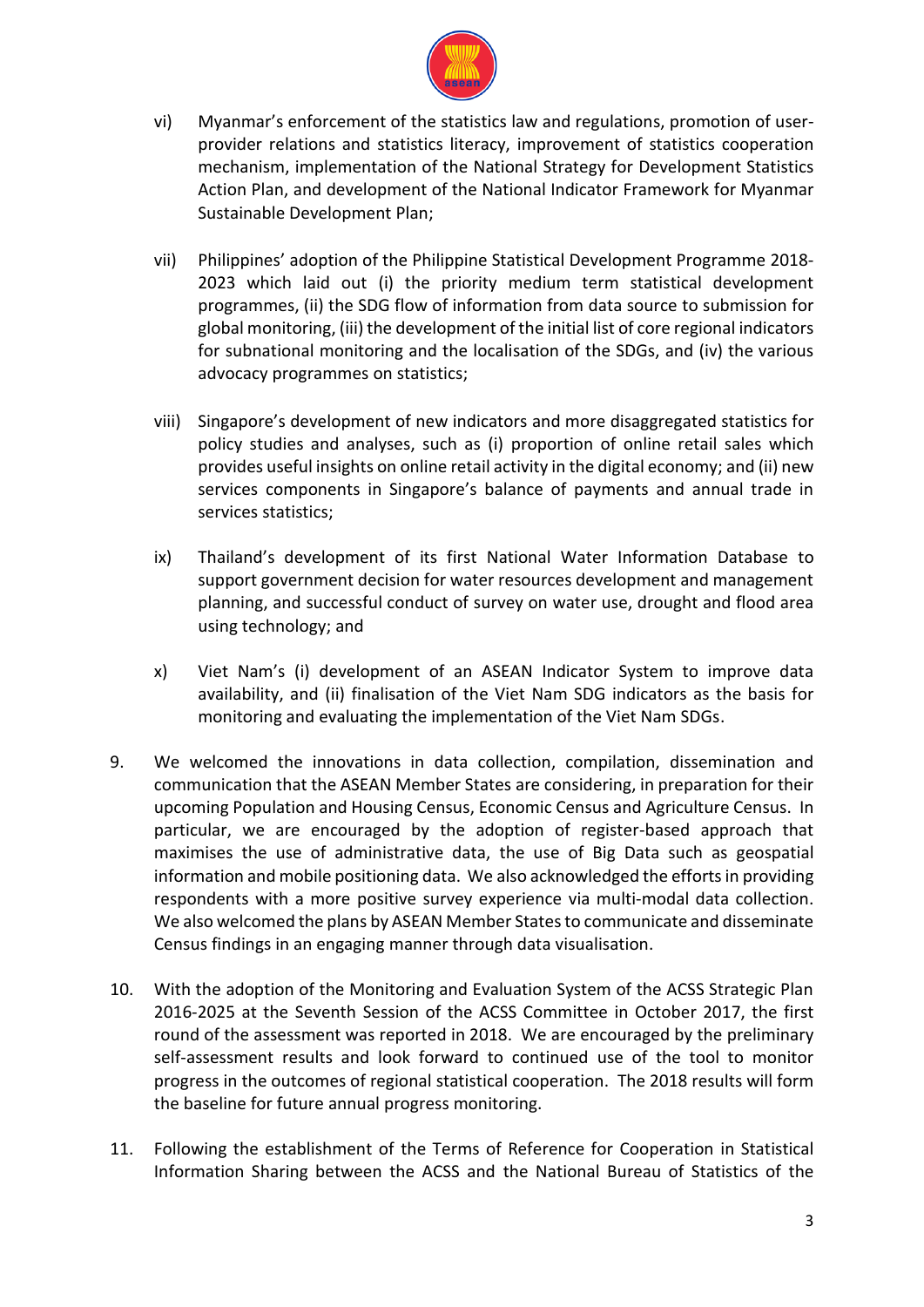

People's Republic of China, we noted the successful release of the third issue of the Statistical Yearbook of China-ASEAN at the Fourth China-ASEAN Statistics Forum held on 13 September 2018 in Nanning, Guangxi Zhuang Autonomous Region, China.

## *Appreciation for Development Partners and International Organisations*

- 12. We appreciated the contribution of the European Union (EU)-ASEAN Capacity Building Project for Monitoring Integration Progress and Statistics (COMPASS) in providing Technical Assistance to support the ACSS and ASEAN integration monitoring. The EU-ASEAN COMPASS, which commenced in 2014, will conclude in December 2018. The project has contributed to strengthening the ACSS institutional framework, improving the availability and comparability of key statistics for monitoring ASEAN regional integration, narrowing the gaps in statistical capacity between ASEAN Member States, and strengthening the capacity of the ASEAN Integration Monitoring Directorate to monitor the progress of ASEAN regional integration.
- 13. We welcomed the upcoming support from the ASEAN Regional Integration Support by the EU (ARISE) Plus Programme for initiatives in the ACSS work plans. Expected outcomes of the programme include further strengthening of the coordination function of the ACSS and improvements to national and regional statistical capacities to meet increasing statistical demands from ASEAN Sectoral Bodies.
- 14. We thanked the International Organisations, namely the United Nations Economic and Social Commission for Asia and the Pacific (UNESCAP), United Nations Population Fund (UNFPA), International Labour Organisation (ILO) and Food and Agriculture Organization of the United Nations (FAO) for their participation and informative sharing of experiences and best practices on conducting the Population and Housing Census, Economic Census or Agriculture Census. We appreciated their support on our journey as a responsive ACSS providing relevant, reliable and timely statistics in support of the ASEAN Community.

### *The Handover of the ACSS Chairmanship*

- 15. We expressed our sincere gratitude to the Government of Singapore, through the Singapore Department of Statistics, for its excellent chairmanship, warm hospitality and impeccable arrangements for the Eighth Session of the ACSS Committee.
- 16. We welcomed the ACSS Chairmanship of the Thailand National Statistical Office in 2019.